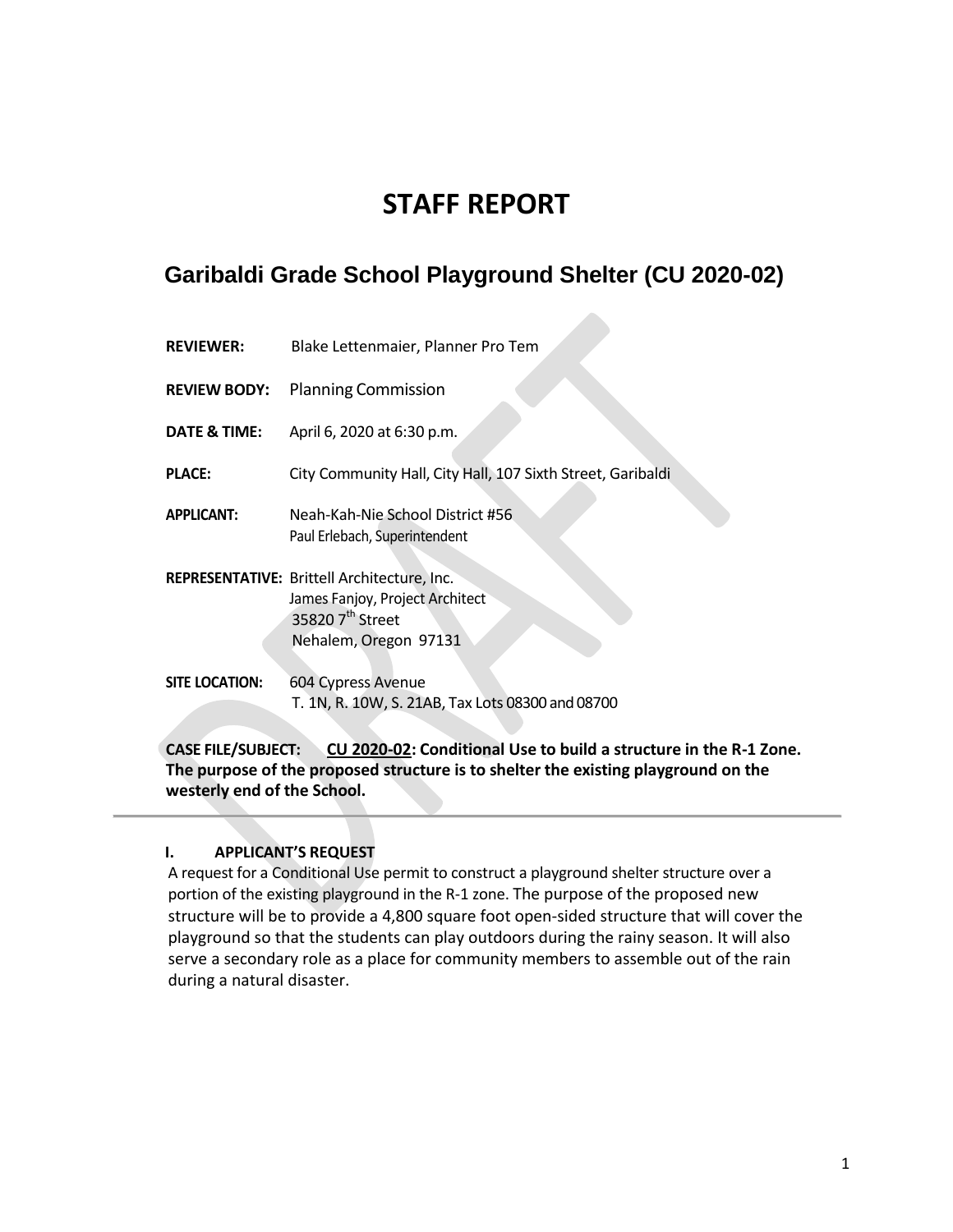#### **II. BACKGROUND**

Garibaldi's first school (Hobson School) was built in 1896. In 1907 the school was moved close to where it now stands between Cypress and Driftwood under the big "G". In 1926, the new high school opened so Garibaldi students no longer had to attend secondary school in Bay City. On January 30, 1946 the City of Garibaldi was incorporated. In 1954, north Tillamook County high schools were consolidated as Neah-Kah-Nie High School north of Rockaway Beach. Garibaldi High School then became a grade school.

## **III. APPLICABLE REGULATIONS**

The substantive criteria under review for this request are specified in Garibaldi Municipal Code Chapter 18.15; Medium Density Residential Zone, Chapter 18.185; Conditional Uses and the Garibaldi Comprehensive Plan.

## **IV. STAFF RECOMMENDATION**

Staff prepared the following report based on the proposed shelter structure and applicable regulations, as detailed below.

Staff finds there is sufficient evidence in the record upon which an approval can be based provided the two lots are treated as one with regard to criterion 5 below and other criteria are addressed as listed in the recommended Conditions of Approval; therefore, staff is recommending approval of application CU 2020-02 with conditions as found on page 15 of this staff report.

## **V. SECTION 18.15 APPROVAL CRITERIA, STATEMENT OF FACT/FINDINGS AND CONCLUSIONS**

The following is a list of the approval criteria applicable to the request. According to Chapter 18.15.030 of the City of Garibaldi Municipal Code (GMC) a Government Structure (GMC 18.15.030 G.) proposed in the R-1 zone must be evaluated against the applicable approval criteria (GMC 18.185 and GMC 18.15.040). Each criterion is followed by findings or justification statements.

## **APPROVAL CRITERION 1.**

*18.15.030: Conditional uses permitted. In an R-1 zone, the following uses are permitted subject to the provisions of Chapter 18.185 GMC and GMC 18.15.040:*

#### *G. Government structure.*

## **STATEMENTS OF FACT AND FINDINGS:**

Government Structure is assumed to be the most analogist term in the GMC for the proposed structure. The property will continue to be used as a grade school. The proposed new structure will be a 4,800 square foot open-sided structure that will cover the playground so that the students can play outdoors during the rainy season. It will also serve a secondary role as a place for community members to assemble out of the rain during a natural disaster.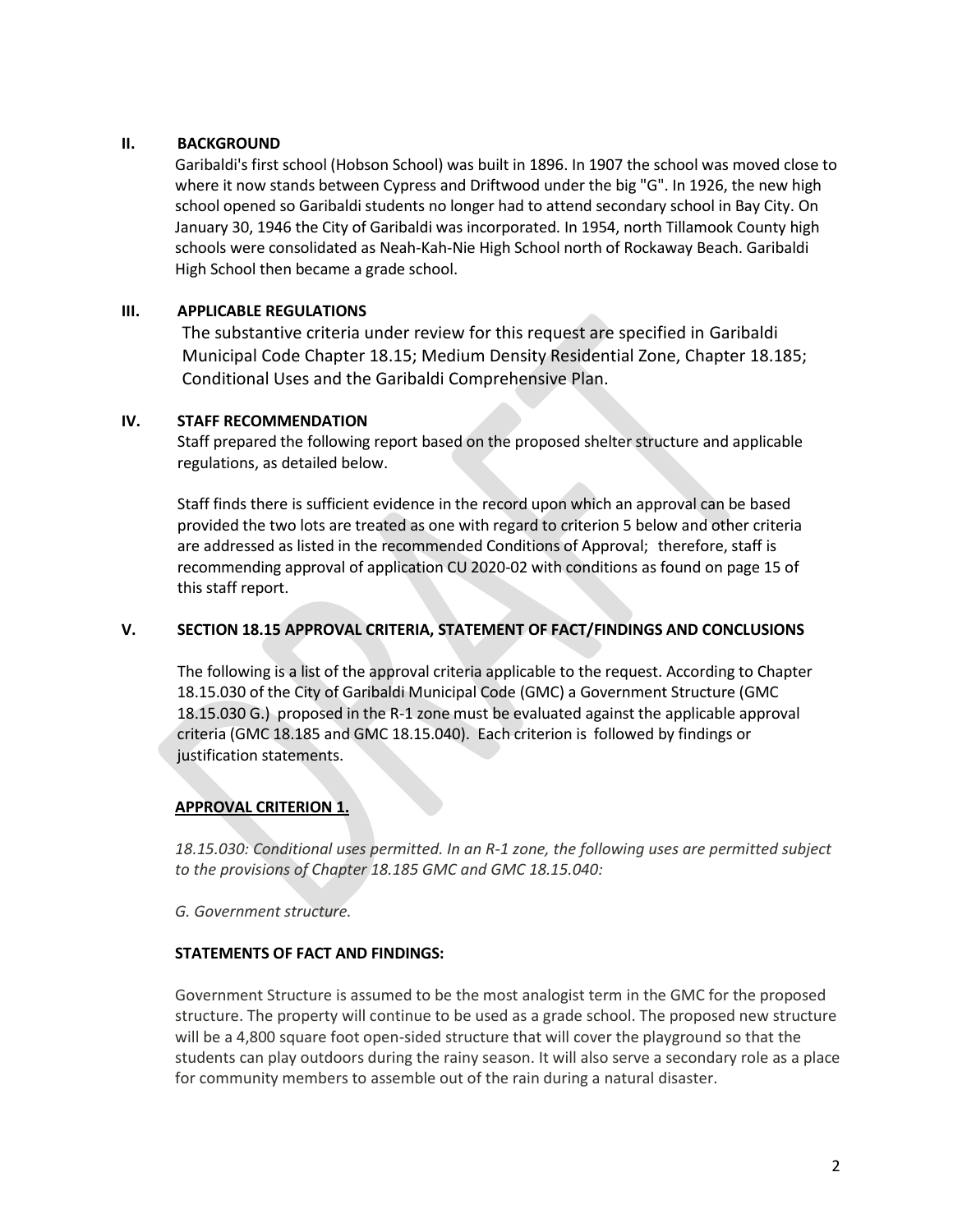**CONCLUSION:** As proposed, this criterion is adequately satisfied.

#### **APPROVAL CRITERION 2.**

*18.15.040 Standards and criteria. In an R-1 zone, the following standards and criteria shall apply to all uses: A. The minimum lot size for single-family dwellings, modular housing and manufactured dwellings shall be 5,000 square feet. B. The minimum lot size for duplexes shall be* 7,500 *square feet.* C. *The minimum lot size for a triplex shall be 10,000 square feet. The minimum lot size for multifamily dwellings, structures containing four or more dwelling units shall be 10,000 square feet for the first three dwelling units and 1,500 square feet for each dwelling unit thereafter.*

#### **STATEMENTS OF FACT AND FINDINGS:**

None of provisions A through C apply.

**CONCLUSION:** As proposed, these criteria are not applicable.

#### **APPROVAL CRITERION 3.**

- *D. The minimum lot width shall be 30 feet.*
- *E. The minimum front yard shall be 10 feet.*
- *F. The minimum rear yard shall be five feet.*
- G. *The minimum side yard shall be five feet, except on a street side it shall be 10 feet.*

#### **STATEMENTS OF FACT AND FINDINGS:**

The proposed structure complies with the lot sizes and setbacks as shown on the site plan.

**CONCLUSION:** As proposed, these criteria are adequately satisfied.

#### **APPROVAL CRITERION 4.**

*H. The maximum building height shall be 24 feet.*

#### **STATEMENTS OF FACT AND FINDINGS:**

The building height is 21'-9", approximately 2-plus-feet lower than allowed.

**CONCLUSION:** As proposed, this criterion is adequately satisfied.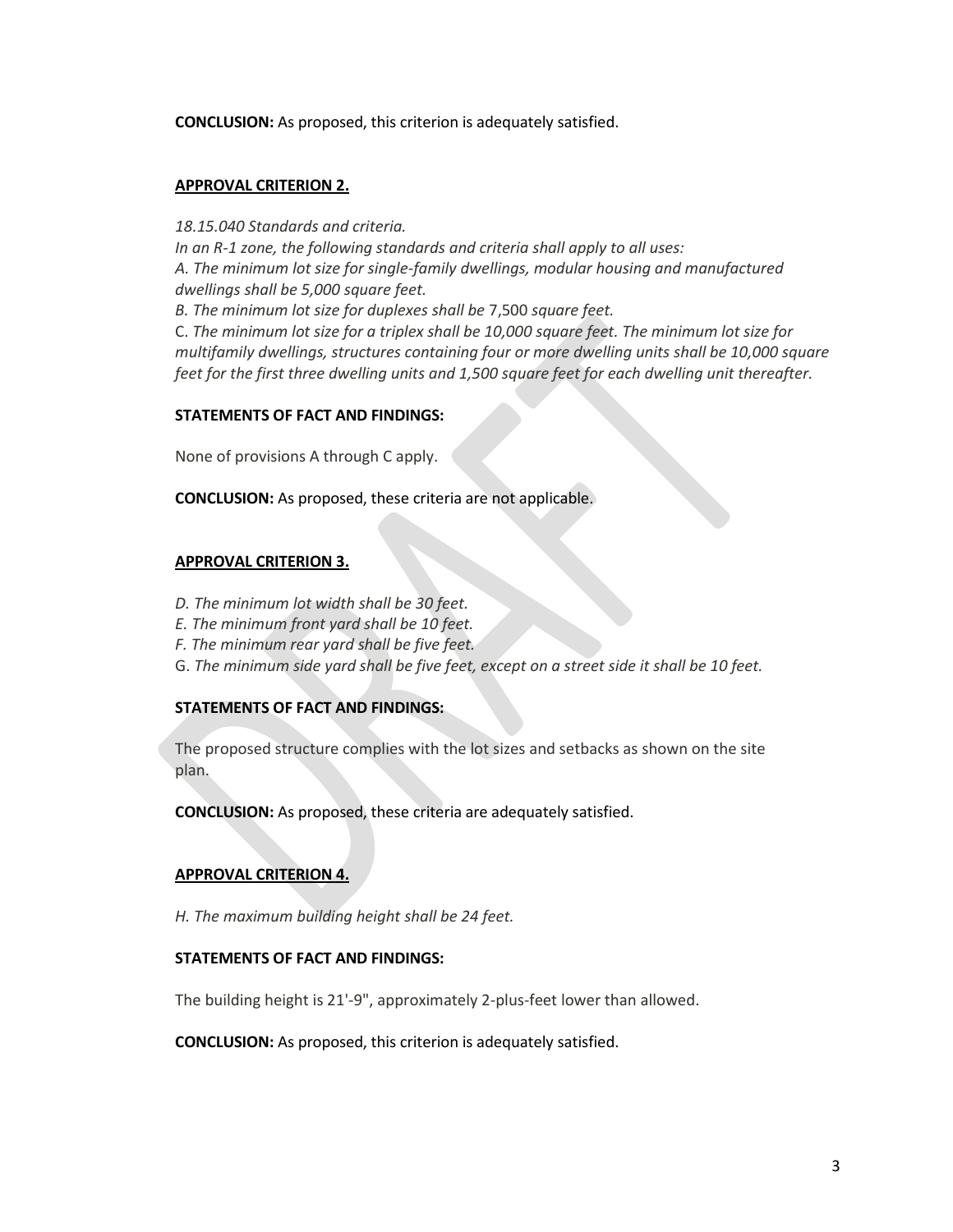#### **APPROVAL CRITERION 5.**

*I. The total amount of the lot* on *which structures and other impervious surfaces may be constructed shall not exceed 50 percent.*

#### **STATEMENTS OF FACT AND FINDINGS:**

The lot size for tax lot 21AB 08300 is 68,946 sf. The existing impervious area for tax lot 21 AB 08300 is 48,357 sf. The proposal increases the impervious area along Cypress Avenue by approximately 225 sf.

The lot size for tax lot 21AB 08700 is 97,840 sf. The existing impervious area for tax lot 21 AB 08700 is 2,804 sf. The proposal increases the impervious area in the northwest corner area of the proposed structure by approximately 205 sf.

**CONCLUSION:** The existing impervious area of lot 21AB 08300 is 70.1 % (non-conforming use). The proposal increases the impervious area to approximately 70.5 %. As proposed, this criterion is not satisfied.

The existing impervious area of lot 21AB 08700 is 2.9 % (conforming use). The proposal increases the impervious area to approximately 3.1 %. As proposed, this criterion is satisfied.

If the School District legally combined lots 21AB 08300 and 21AB 08700 into one lot, the resulting lot size would be 166,786 sf. The existing impervious area of the resulting lot would be 51,161 sf. The proposal would increase the impervious area to approximately 51,591 sf and the proposed impervious area would be 30.9 %. As proposed, this criterion would be satisfied if the lots were legally combined.

#### **APPROVAL CRITERION 6.**

*J. Manufactured dwellings shall meet the requirements of GMC 18.155.010.*

#### **STATEMENTS OF FACT AND FINDINGS:**

This provision does not apply.

**CONCLUSION:** As proposed, this criterion is not applicable.

#### **APPROVAL CRITERION 7.**

*K. Parking requirements of Chapter 18. 125 GMC shall be adhered to.*

## **STATEMENTS OF FACT AND FINDINGS:**

This criterion is addressed below in APPROVAL CRITERION 10.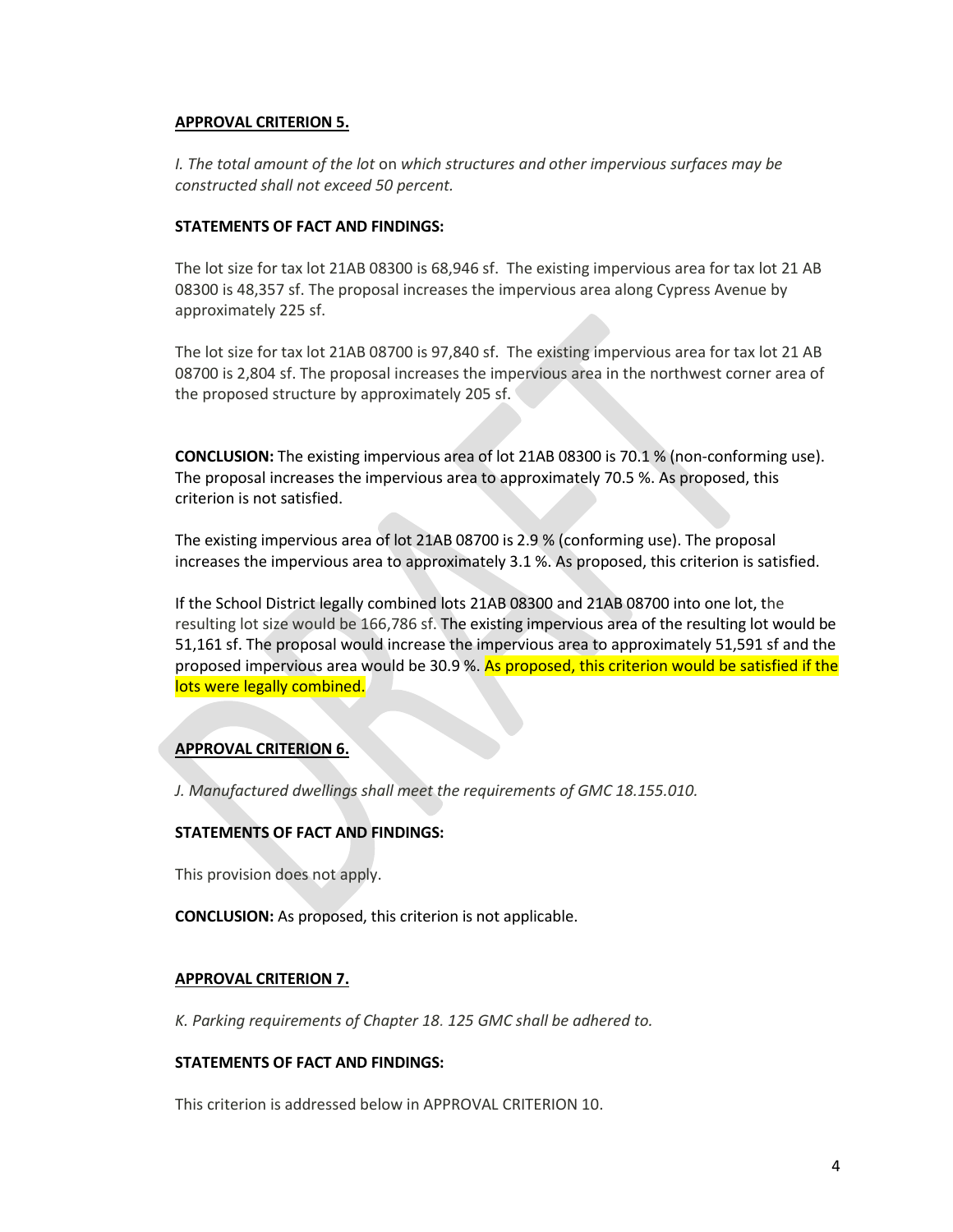#### **APPROVAL CRITERION 8.**

*L. A clear vision area* on *corner lots shall be provided and maintained pursuant to GMC 18.95.010.*

#### **STATEMENTS OF FACT AND FINDINGS:**

The proposed structure is not within the clear vision area.

**CONCLUSION:** As proposed, this criterion is adequately satisfied.

#### **APPROVAL CRITERION 9.**

*M. Accessory uses and structures shall comply with GMC 18. 135.010. [Ord. 304 Art. 111(2), 2008; Ord.* 290 *§ 3(3.010(3)),* 2006.J

#### **STATEMENTS OF FACT AND FINDINGS:**

The proposed structure will not be used for human habitation and is not classified as an accessory structure per 18.135.10

**CONCLUSION:** As proposed, this criterion is adequately satisfied.

#### **APPROVAL CRITERION 10.**

*Article II. Automobile Parking Standards 18.125.030 Vehicle parking* - *Minimum standards by use.*

#### **STATEMENTS OF FACT AND FINDINGS:**

Per GMC Table 18.125.030 a grade school requires 1 space per classroom, or per CU review. The school has 8 classrooms which requires 8 spaces. Seventeen parking spaces are currently provided and the site is compliant without any additional spaces. Seven new on-street spaces will be created.

**CONCLUSION:** As proposed, this criterion is adequately satisfied.

#### **APPROVAL CRITERION 10.**

*18.125.040 Vehicle parking* - *Minimum accessible parking.*

A. *Accessible parking shall be provided for all uses* in *accordance with the standards in Table 18.125.030; parking spaces used to meet the standards in Table 18.125.040, Minimum Number of Accessible Parking Spaces, shall be counted toward meeting off-street parking requirements*  in *Table 18. 125.030;*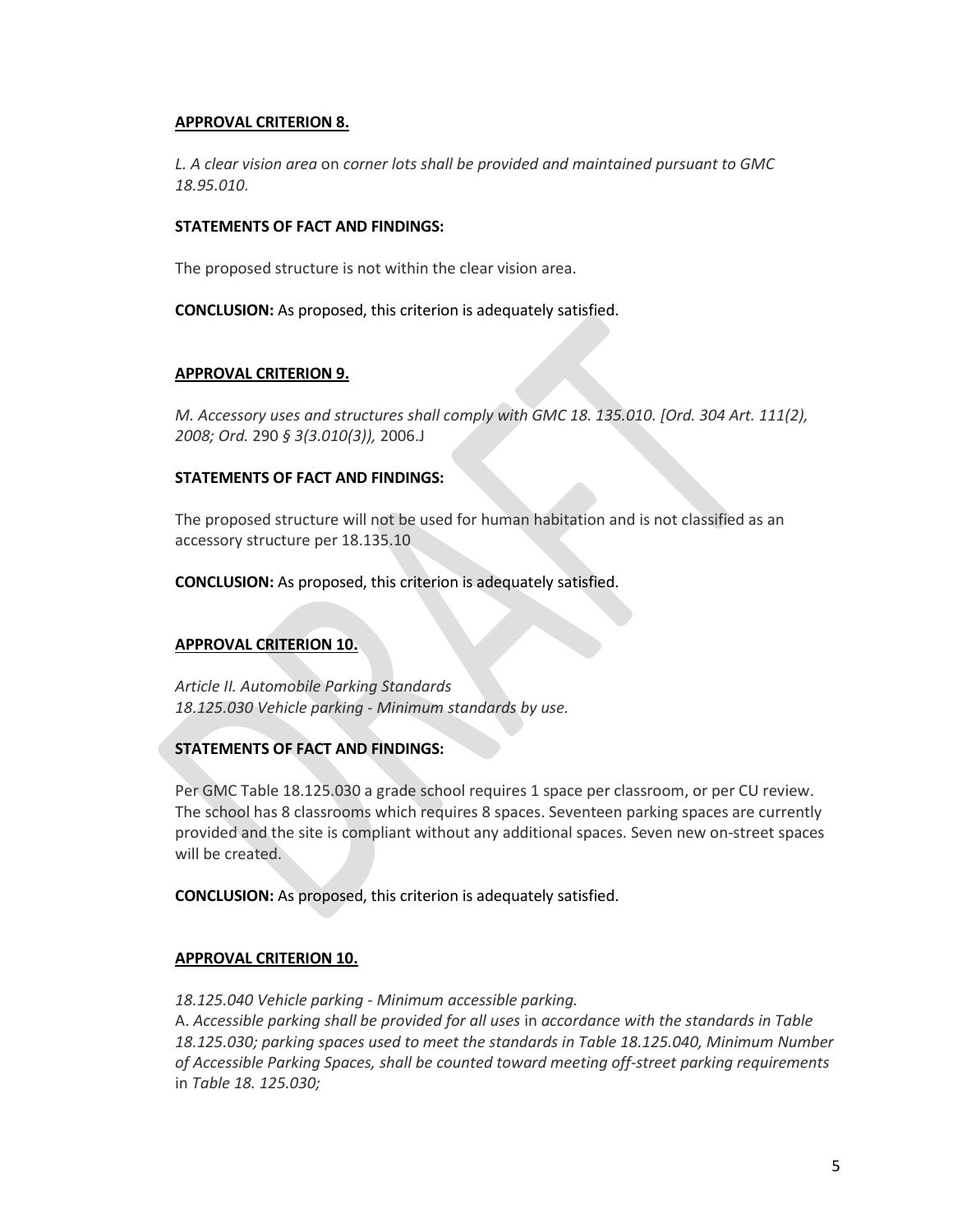#### **STATEMENTS OF FACT AND FINDINGS:**

One accessible space is required for 25 or less parking spaces. There is one accessible space currently, which will continue to serve the new total of 24 spaces.

**CONCLUSION:** As proposed, this criterion is adequately satisfied.

## **APPROVAL CRITERION 11.**

*B. Such parking shall be located in close proximity to building entrances and shall be designed to permit occupants of vehicles to reach the entrance on an unobstructed path or walkway;*

#### **STATEMENTS OF FACT AND FINDINGS:**

The accessible space is located immediately adjacent to the north entrance.

**CONCLUSION:** As proposed, this criterion is adequately satisfied.

#### **APPROVAL CRITERION 12.**

C. *Accessible spaces shall be grouped in pairs where possible; D. Where covered parking is provided, covered accessible spaces shall be provided in the same ratio as covered nonaccessible spaces;*

#### **STATEMENTS OF FACT AND FINDINGS:**

Provisions C and D are not applicable.

**CONCLUSION:** As proposed, these criteria are not applicable.

#### **APPROVAL CRITERION 13.**

*E. Required accessible parking spaces shall be identified with signs and pavement markings identifying them as reserved for persons with disabilities; signs shall be posted directly in front of the parking space at a height of no less than 42 inches and no more than* 72 *inches above pavement level. Van spaces shall be specifically identified as such.*

#### **STATEMENTS OF FACT AND FINDINGS:**

The existing accessible parking space is identified as required.

**CONCLUSION:** As proposed, this criterion is adequately satisfied.

#### **APPROVAL CRITERION 13.**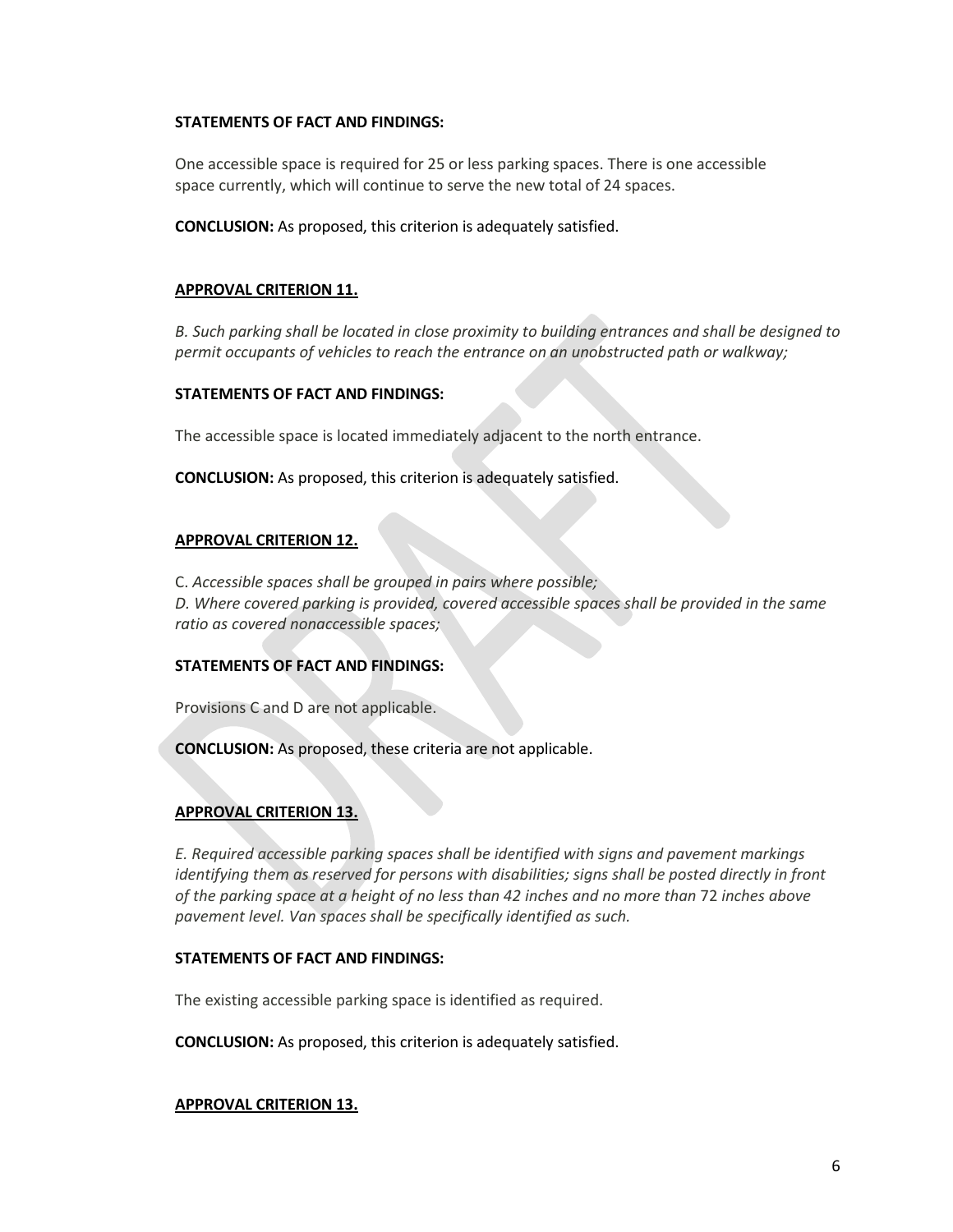*18. 125.050 On-street parking.*

*On-street parking shall conform to the following standards:*

- *A. Dimensions. The following constitutes one on-street parking space:*
- *1. Parallel parking, each* 22 *feet of uninterrupted curb;*
- 2. *Forty-five or 60 degree diagonal, each with 10 to 12 feet of curb;*
- *3. Ninety degree (perpendicular) parking, each with 12 feet of curb.*

#### **STATEMENTS OF FACT AND FINDINGS:**

There are 72 feet available for 90° (perpendicular) on-street parking at the area immediately south of the proposed playground cover, on the north side of Cypress Avenue. At the 12' curb length stated in GMC 18.125.050 above, that would yield 6 spaces.

**CONCLUSION:** As proposed, this criterion is adequately satisfied. It is recommended that each space be designated "Compact Only" with appropriate signage.

#### **APPROVAL CRITERION 14.**

*8. Location. Parking may be counted toward the minimum standards in Table 18. 125.030 when it is on the block face abutting the subject land use. An on-street parking space must not obstruct a required clear vision area and it must not violate any law or street standard.*

#### **STATEMENTS OF FACT AND FINDINGS:**

The additional parking spaces created along Cypress Avenue are not necessary to meet the parking requirements of this code. They will not obstruct traffic or clear vision areas and will not violate any law or street standard.

**CONCLUSION:** As proposed, this criterion is adequately satisfied.

#### **APPROVAL CRITERION 15.**

*C. Public Use Required for Credit. On-street parking spaces counted toward meeting the parking requirements of a specific use may not be used exclusively by that use, but shall be available for general public use at all times. Signs or other actions that limit general public use of on-street spacesare prohibited. [Ord. 304 Art. IV(3), 2008; Ord.* 290 *§ 3(4.060(3)(C)), 2006.)*

#### **STATEMENTS OF FACT AND FINDINGS:**

The new parking spaces along Cypress Ave will be available for general use and not restricted to school employees.

**CONCLUSION:** As proposed, this criterion is adequately satisfied.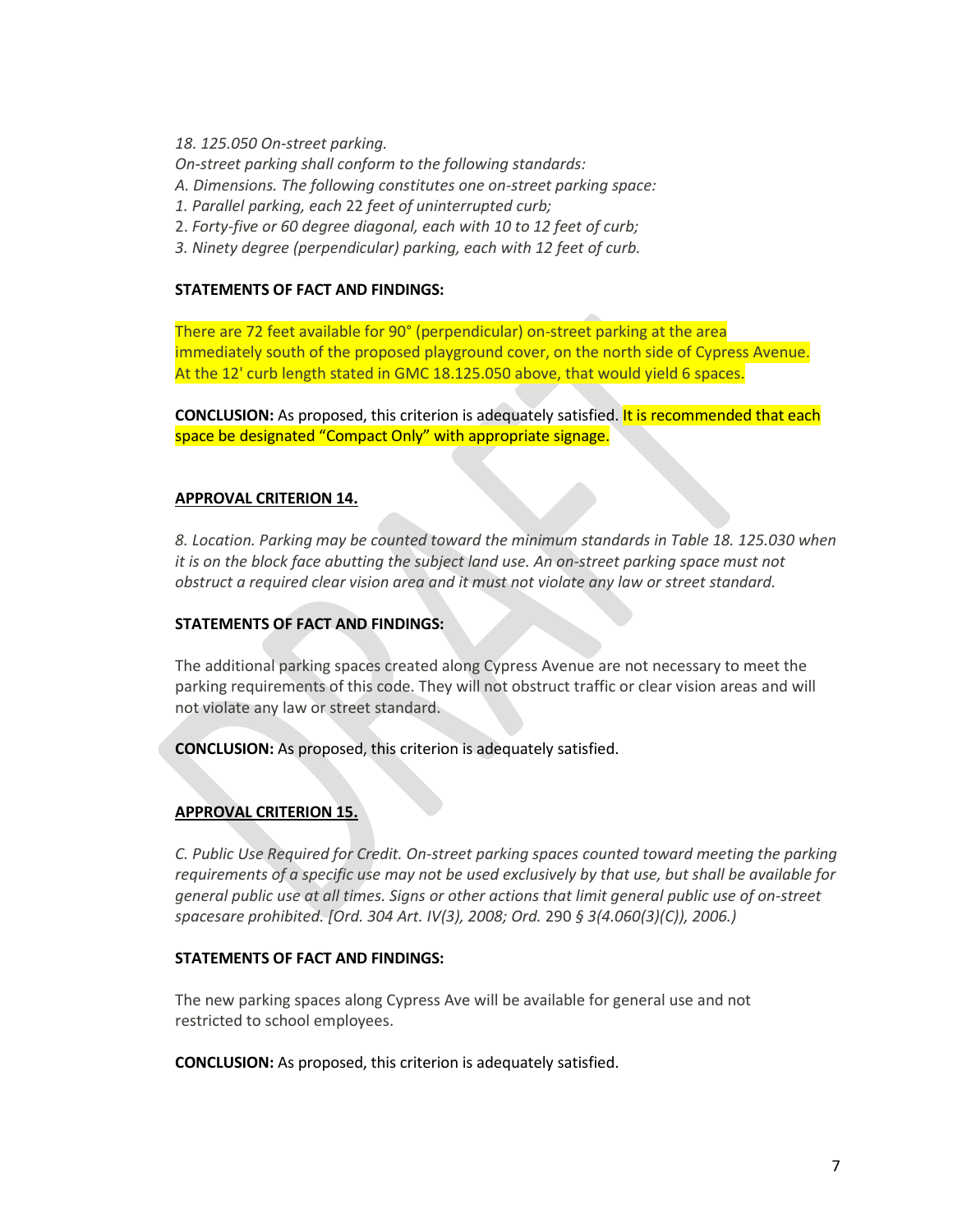#### **APPROVAL CRITERION 16.**

*18. 125.060 Shared parking. 18.125.070 Off-site parking.*

#### **STATEMENTS OF FACT AND FINDINGS:**

This project features neither shared nor off-site parking.

**CONCLUSION:** As proposed, this criterion is adequately satisfied.

#### **APPROVAL CRITERION 17.**

#### *18. 125.080 General parking standards.*

*A. Location. Parking is allowed only on streets, within garages, carports, and other structures, or on driveways or parking lots that have been developed in conformance with this code. Street parking spaces shall not include space in a vehicle travel lane (including emergency or fire access lanes), public right-of-way, pedestrian accessway, landscape, or other undesignated area.*

#### **STATEMENTS OF FACT AND FINDINGS:**

Parking will only be in parking lots or on-street. No parking will encroach on a vehicle travel lane.

**CONCLUSION:** As proposed, this criterion is adequately satisfied. Again, it is recommended that each space be designated "Compact Only" with appropriate signage.

#### **APPROVAL CRITERION 18.**

*B. Mixed Uses. If more than one type of land use occupies a single structure or parcel of land, the total requirements for off-street automobile parking shall be the sum of the requirements for all uses, unless it can be shown that the peak parking demands are actually less (i.e., the uses operate on different days or at different times of the day). The city may reduce the total parking required accordingly through land use review.*

#### **STATEMENTS OF FACT AND FINDINGS:**

Not applicable, this is a single-use project.

**CONCLUSION:** As proposed, this criterion is adequately satisfied.

#### **APPROVAL CRITERION 19.**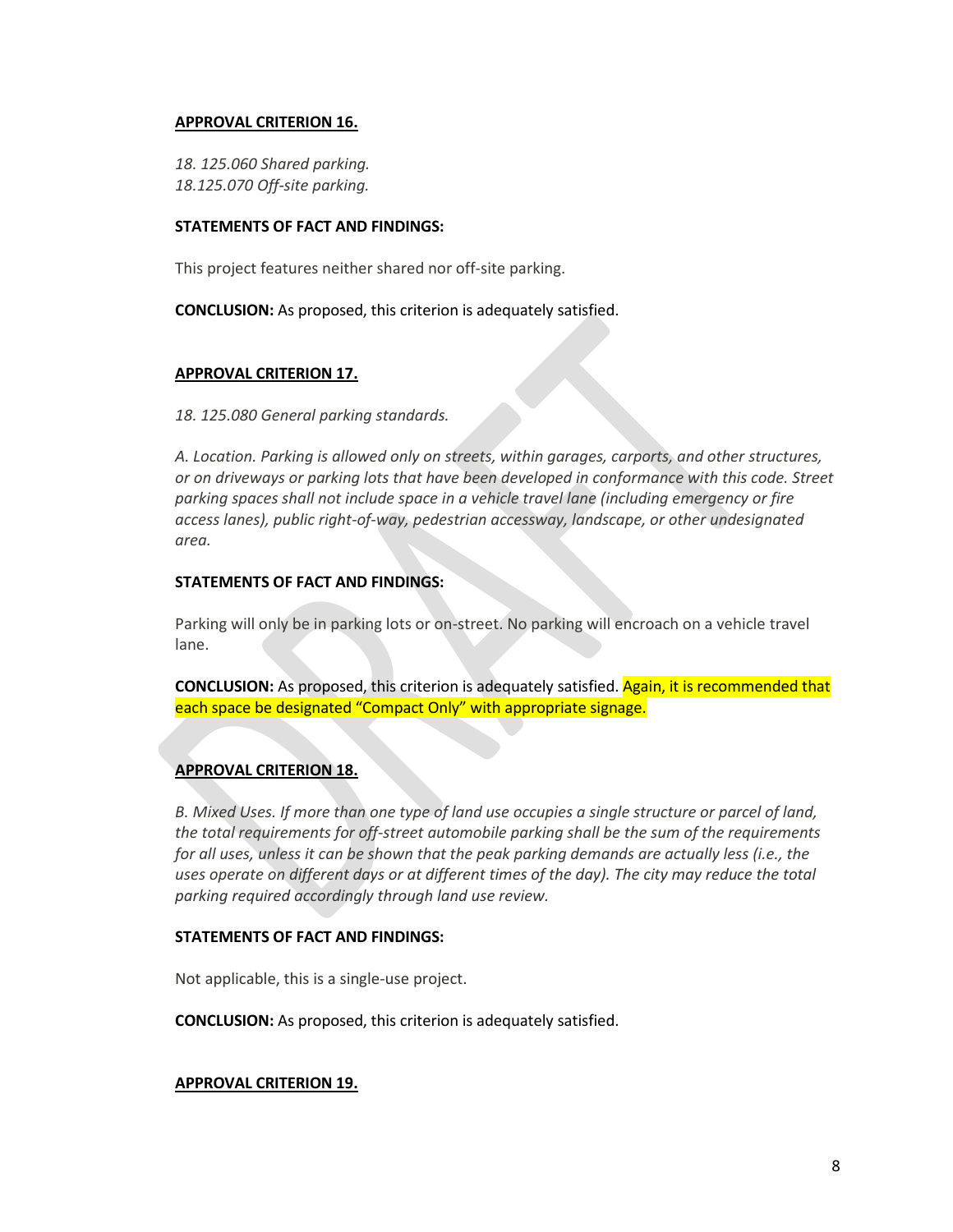*C. Availability of Facilities. Owners of off-street parking facilities may post a sign indicating that all parking on the site* is *available only for residents, customers, and/or employees. Signs shall conform to the standards of Chapter 18.120 GMC.*

#### **STATEMENTS OF FACT AND FINDINGS:**

The proposal does not change the availability of off-street parking.

**CONCLUSION:** As proposed, this criterion is adequately satisfied.

## **APPROVAL CRITERION 20.**

*D. Lighting. Parking areas shall have lighting to provide at least two foot-candles of illumination over parking spaces and walkways. Light standards shall be directed downward only and shielded to prevent lighting spillover into any adjacent residential district or use.*

## **STATEMENTS OF FACT AND FINDINGS:**

There will be no change to the existing parking lot lighting.

**CONCLUSION:** As proposed, this criterion is adequately satisfied.

## **APPROVAL CRITERION 21.**

*E. Screening of Parking Areas. Parking spaces shall be located or screened so that headlights do not shine onto adjacent residential uses. [Ord. 290 § 3(4.060(3)(F)), 2006.)*

## **STATEMENTS OF FACT AND FINDINGS:**

Headlights from cars parking at the new parking area will shine towards the new retaining wall, blocking glare.

**CONCLUSION:** As proposed, this criterion is adequately satisfied.

## **APPROVAL CRITERION 22.**

*18. 125.090 Parking stall design and minimum dimensions.*

*All off-street parking spaces shall be improved to conform to city standards for surfacing, storm water management, and striping. Standard parking spaces shall conform to the following standards and the dimensions in Figure 18. 125.090(1), Parking Area Layout, and Figure 18. 125.090(2), Disabled Person Parking Requirements, and Table 18.125. 120, Minimum Required Bicycle Parking Spaces:*

*A. Motor vehicle parking spaces shall measure eight feet,* six *inches wide by 18 feet long or by 16 feet long, with not more than a two-foot overhang when allowed;*

*B. All parallel motor vehicle parking spaces shall measure eight feet, six inches by 22 feet;*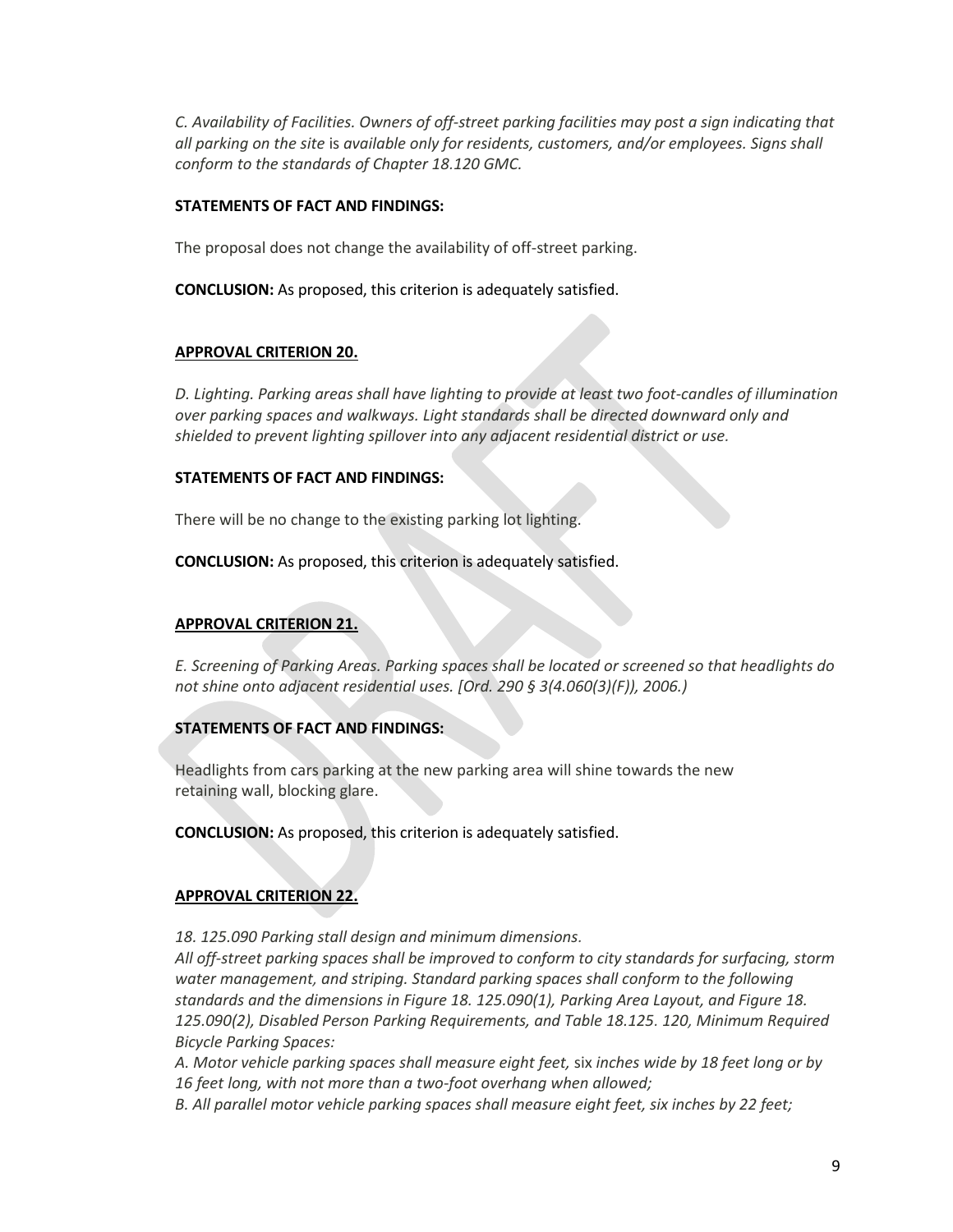*C. Parking area layout shall conform to the dimensions in Figures 18.125.090(1) and (2), and Table 18. 125.090, Parking Area Layout, below;*

#### **STATEMENTS OF FACT AND FINDINGS:**

The new parking spaces created along Cypress Street meet these dimensional requirements.

**CONCLUSION:** As proposed, this criterion is adequately satisfied.

## **APPROVAL CRITERION 22.**

*D. Parking areas shall conform to Americans With Disabilities Act (ADA) standards for parking spaces (dimensions, van accessible parking spaces, etc.). Parking structure vertical clearance, van accessible parking spaces, should refer to federal ADA guidelines; and*

## **STATEMENTS OF FACT AND FINDINGS:**

No new accessible spaces will be created.

**CONCLUSION:** As proposed, this criterion is adequately satisfied.

## **APPROVAL CRITERION 23.**

*E. Bicycle parking shall be on a two-foot by six-foot minimum concrete pad per bike, or within a garage or patio of residential use.*

## **STATEMENTS OF FACT AND FINDINGS:**

Per GMC 18.15.030 Conditional uses permitted, item G. Government structure and GMC 18.15.040 Standards and criteria, item K. Parking requirements of Chapter 18.125 GMC shall be adhered to.

The Applicant's Narrative states, "There is currently no bicycle parking provided at the school. The project may change the use of the property or increase the number of occupants beyond the current conditions, so we propose to not increase the amount of bicycle spaces provided."

**CONCLUSION:** As proposed, this criterion is not adequately satisfied as relates to bicycle parking. Staff recommends one per classroom short-term and one per classroom long-term bicycle parking spaces as per GMC Table 18.125.120.

## **APPROVAL CRITERION 24.**

*Article Ill. Bicycle Parking Requirements 18.125.110 Background.*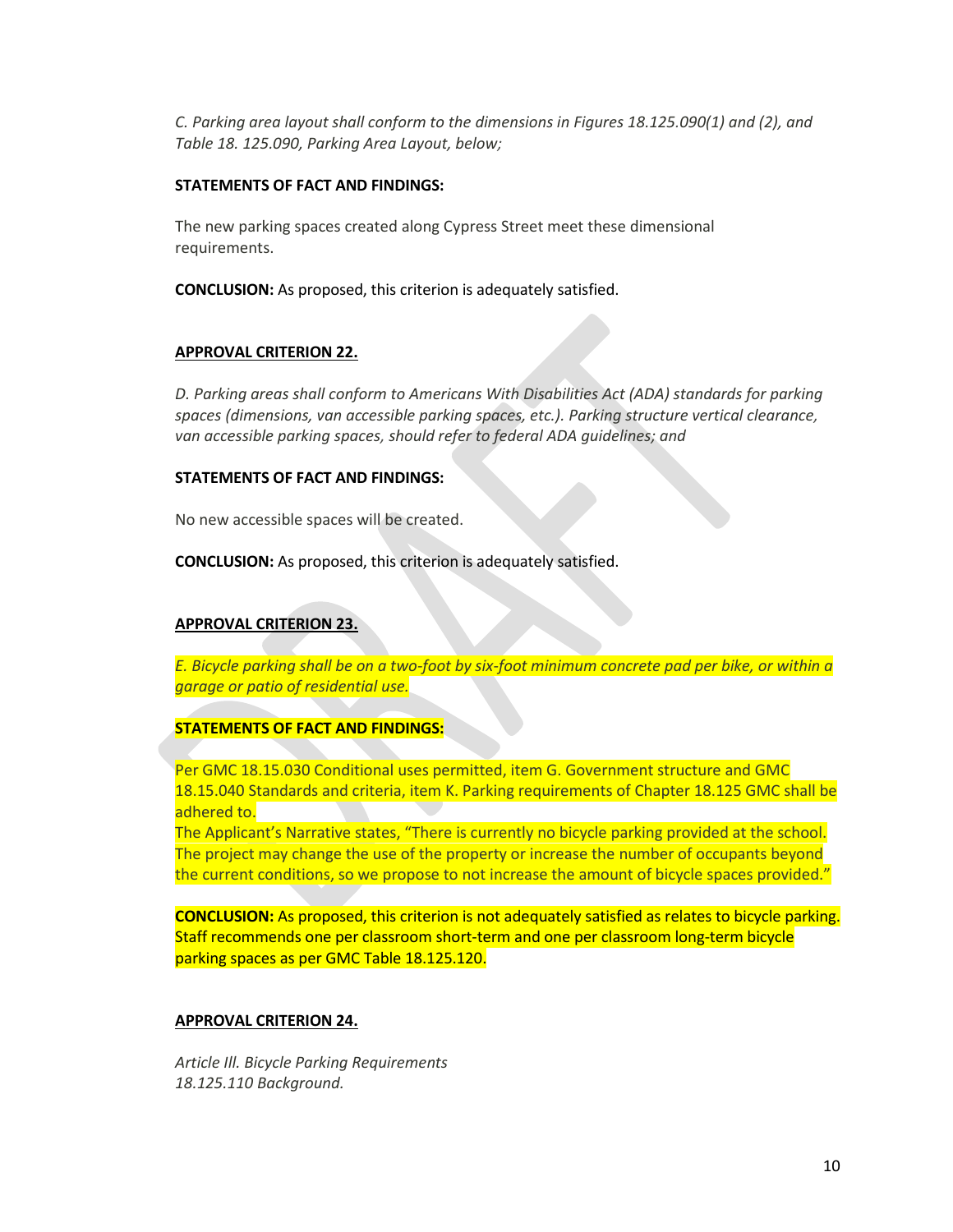*This article implements part of the Transportation Planning Rule, which requires bicycle parking. (OAR 660-012-0045)*

*All uses that are subject to site design review shall provide bicycle parking, in conformance with the standards in Table 18. 125. 120, and GMC 18.125. 120 through 18. 125. 190. [Ord.* 290 § *3(4.060(4)),*

*2006.)*

*18. 125.120 Minimum required bicycle parking spaces: Uses shall provide long- and short-term bicycle parking spaces, as designated in Table 18.125. 120. Where two options are provided (e.g., two spaces, or one per eight bedrooms), the option resulting in more bicycle parking is used.*

*Schools, grades 2-5: 1 per classroom*

#### **STATEMENTS OF FACT AND FINDINGS:**

Per GMC 18.15.030 Conditional uses permitted, item G. Government structure and GMC 18.15.040 Standards and criteria, item K. Parking requirements of Chapter 18.125 GMC shall be adhered to.

The Applicant's Narrative states, "There is currently no bicycle parking provided at the school. The project may change the use of the property or increase the number of occupants beyond the current conditions, so we propose to not increase the amount of bicycle spaces provided."

**CONCLUSION:** As proposed, this criterion is not adequately satisfied as relates to bicycle parking. Staff recommends one per classroom short-term and one per classroom long-term bicycle parking spaces as per GMC Table 18.125.120.

## **APPROVAL CRITERION 25.**

*Article IV. Loading Areas*

*18. 125.220 Applicability.*

*This article applies to residential projects with 50 or more dwelling units, and nonresidential and mixed-use buildings with 20,000 square feet or more total floor area. [Ord. 290 § 3(4.060(5)(B)), 2006.)*

*18. 125.230 Number of loading spaces.*

*A. Residential Buildings. Buildings where all of the floor area is in residential use shall meet the following standards:*

*1. Fewer than 50 dwelling units on a site that abuts a local street: No loading spaces are required.*

2. *All other buildings: One space.*

*8. Nonresidential and Mixed-Use Buildings. Buildings where any floor area is in nonresidential use shall meet the following standards:*

*1. Less than 20,000 square feet total floor area: No loading spaces required.*

2. *Twenty thousand to 50,000 square feet of total floor area: One loading space.*

*3. More than 50,000 square feet of total floor area: Two loading spaces. [Ord. 290* § *3(4.060(5)(C)),2006.)*

#### **STATEMENTS OF FACT AND FINDINGS:**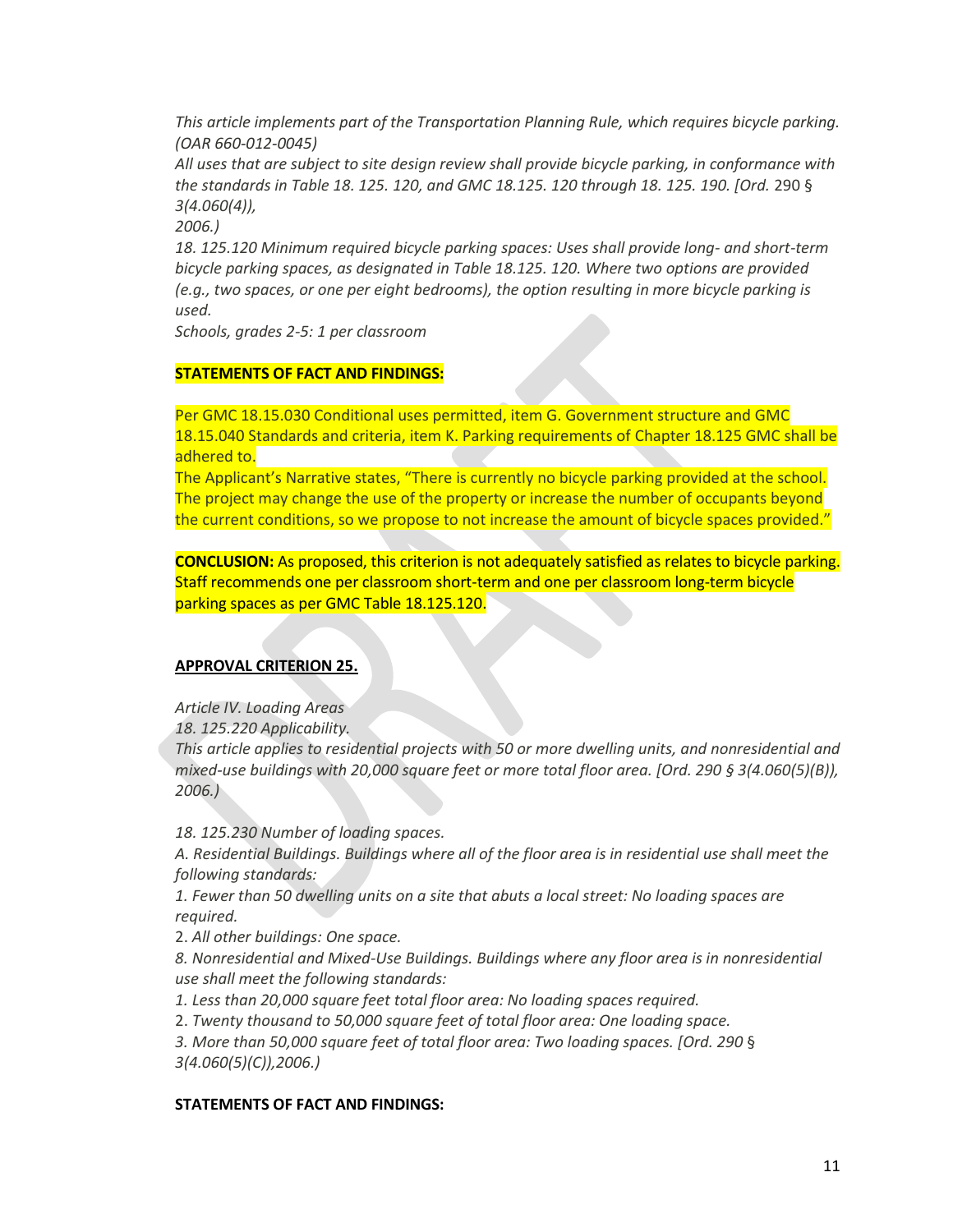This is a nonresidential building with 43,304sf so one loading space is required. A loading space already exists on the east end of the school, near the cafeteria.

**CONCLUSION:** As proposed, this criterion is adequately satisfied.

#### **APPROVAL CRITERION 26.**

*18. 125.240 Size of spaces.*

*Required loading spaces shall be at least 35 feet long and 10 feet wide, and shall have a height clearance of at least 13 feet. [Ord. 290 § 3(4.060(5)(0)), 2006.)*

#### **STATEMENTS OF FACT AND FINDINGS:**

The exiting space meets these requirements.

**CONCLUSION:** As proposed, this criterion is adequately satisfied.

#### **APPROVAL CRITERION 27.**

*18.125.250 Placement, setbacks, and landscaping.*

*Loading areas shall conform to the setback and perimeter landscaping standards* in *Divisions II and III of this title. Where parking areas are prohibited between a building and the street, loading areas are also prohibited. The decision body may approve a loading area adjacent to or within the street right-of-way through site design review or conditional use permit review, as applicable, where it finds that loading and unloading operations are short in duration (i.e., less than one hour), do not obstruct traffic during peak traffic hours, or interfere with emergency response service. [Ord.* 290 *§ 3(4.060(5)(E)), 2006.]*

#### **STATEMENTS OF FACT AND FINDINGS:**

The existing loading area conforms.

**CONCLUSION:** As proposed, this criterion is adequately satisfied.

#### **APPROVAL CRITERION 28.**

*18. 185.020 Conditional use review criteria. Before a conditional use is approved, findings will be made that the use will comply with the following standards:*

*A. The proposed use is consistent with the policies of the comprehensive plan.*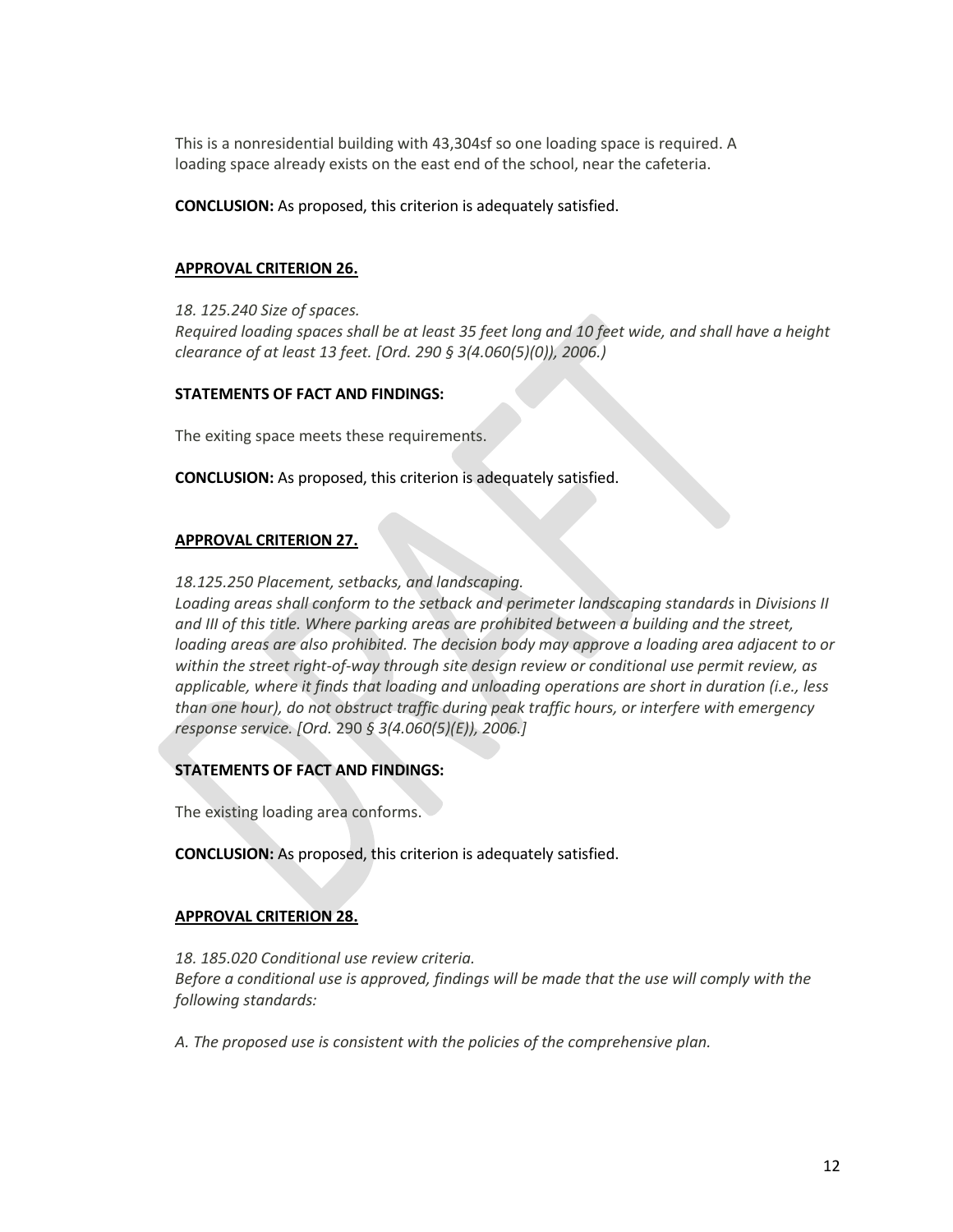CITIZEN INVOLVEMENT: The conditional use process notifies property owners within 200 feet of the project property and publishes a public notice in the local newspaper, both advising of a public hearing and citizen involvement.

COMMUNITY DEVELOPMENT PATTERN: The proposed project is a non-residential land use located in a residential area. However, the use has existed near there since 1907. The proposed shelter may impact adjacent residential areas as relates to scenic views.

AIR AND WATER QUALITY POLICIES: The proposed project does not adversely impact air and water quality.

RECREATION & OPEN SPACE RESOURCES: The Garibaldi Elementary School, owned by the Neah-Kah-Nie School District, has playground equipment and a playfield area. Recreational facilities on the site include a soccer field, an informal ball field backstop and children's playground equipment. Providing shelter over the playground is consistent with recreation goals.

HOUSING: The proposed project does not impact housing.

HAZARDS: The proposed project does have retaining walls with railings on top. All walls should have railings on top as per Oregon State Building Code.

ENERGY: The proposed project does not significantly impact energy policies.

URBAN GROWTH BOUNDARY: Not applicable

PUBLIC FACILITIES: Stormwater calculations provided by the Applicant's engineer indicate there is adequate downstream capacity.

TRANSPORTATION: The proposed project land use does not negatively impact existing or planned transportation facilities.

COASTAL SHORELANDS: Not applicable

ECONOMY: The proposed project will supply construction work.

*B. The location, size, design and operating characteristics of the proposed use are such that the development will have a minimum impact* on *surrounding properties.*

There will be no additional automobile or pedestrian traffic generated as a result of this proposal. Noises generated will be limited to children playing, which is an existing situation. No additional dust, smells, or vibrations will be generated. Due to the slope of the hill above, the new structure will not shade adjacent properties.

C. *The use will not generate excessive traffic when compared to the traffic generated by uses permitted outright and adjacent streets have the capacity to accommodate the traffic .generated.*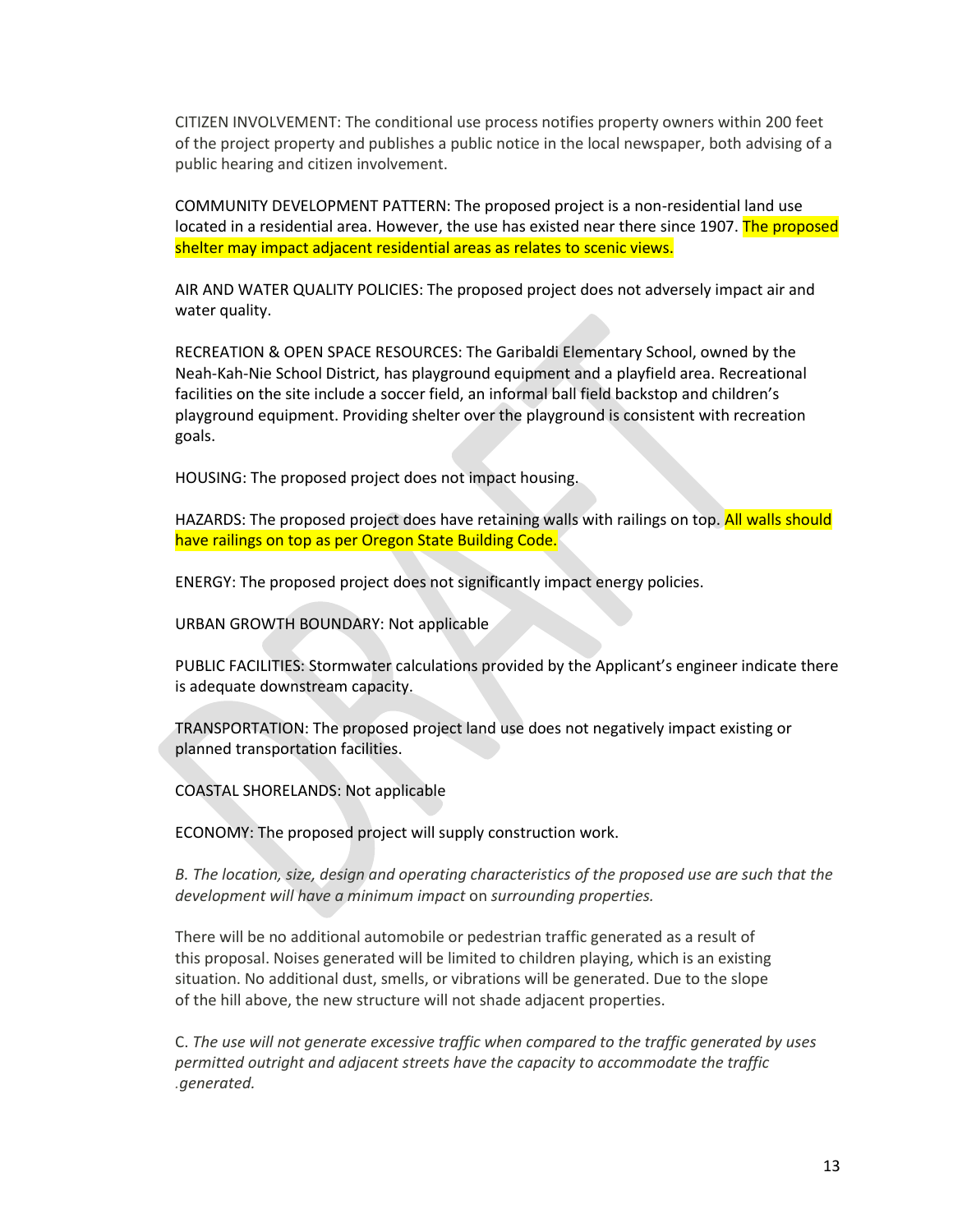The new playground shelter will generate no additional traffic, as it will be used by students that are already attending the school for classes.

#### *D. Public facilities and services are adequate to accommodate the proposed use.*

There are already facilities and services in place to serve the students of the school, and no additional occupants will be generated by the addition of this playground shelter.

*E. The site's physical characteristics in terms of topography, soils and other pertinent considerations are appropriate for the intended use.*

The site is already benched for the current playground. Engineered retaining walls will be provided to further stabilize the adjacent slopes. The loads imposed on the soils by the structure will be relatively light, with the limits described in the Oregon Structural Specialty Code.

*F. The site has adequate area to accommodate the proposed use. The site layout has been designed to provide appropriate access points, on-site drives, parking areas, loading areas, storage facilities, setbacks, buffers, utilities or other facilities which are required by city ordinances or desired by the applicant. [Ord. 290 § 3(6.020), 2006.}*

The site will maintain many of the pedestrian circulation routes already used for the playground, including access to the existing school and upper playground. The project area will be compliant with the Americans with Disabilities Act. There will be a separate access route and gate for lawn maintenance equipment. The applicant has coordinated with TPUD to remove two redundant light poles.

#### **VI. STAFF SUMMARY AND CONCLUSION**

The Planning Commission should carefully consider the request including the application materials, written testimony on record, and testimony presented at the public hearing. After considering the application materials and testimony as it relates to the applicable criteria, the Planning Commission will need to make a decision on the request.

If the Planning Commission determines that the proposal meets the applicable standards of the Garibaldi Municipal Code pertaining to conditional uses, Medium Density Residential Zone standards and criteria, parking standards, and other applicable criteria, it can move to approve the request. A motion to approve the request can rely on those responses/proposed findings offered in the application materials to support the decision.

If necessary, the Planning Commission can continue the public hearing in order to obtain additional information to facilitate a decision on the matter. If the hearing is continued, the public hearing should be given a date, time and place certain to avoid the need for additional public hearing notice.

A decision to approve or deny the request will be subject to a 10-day appeal period that will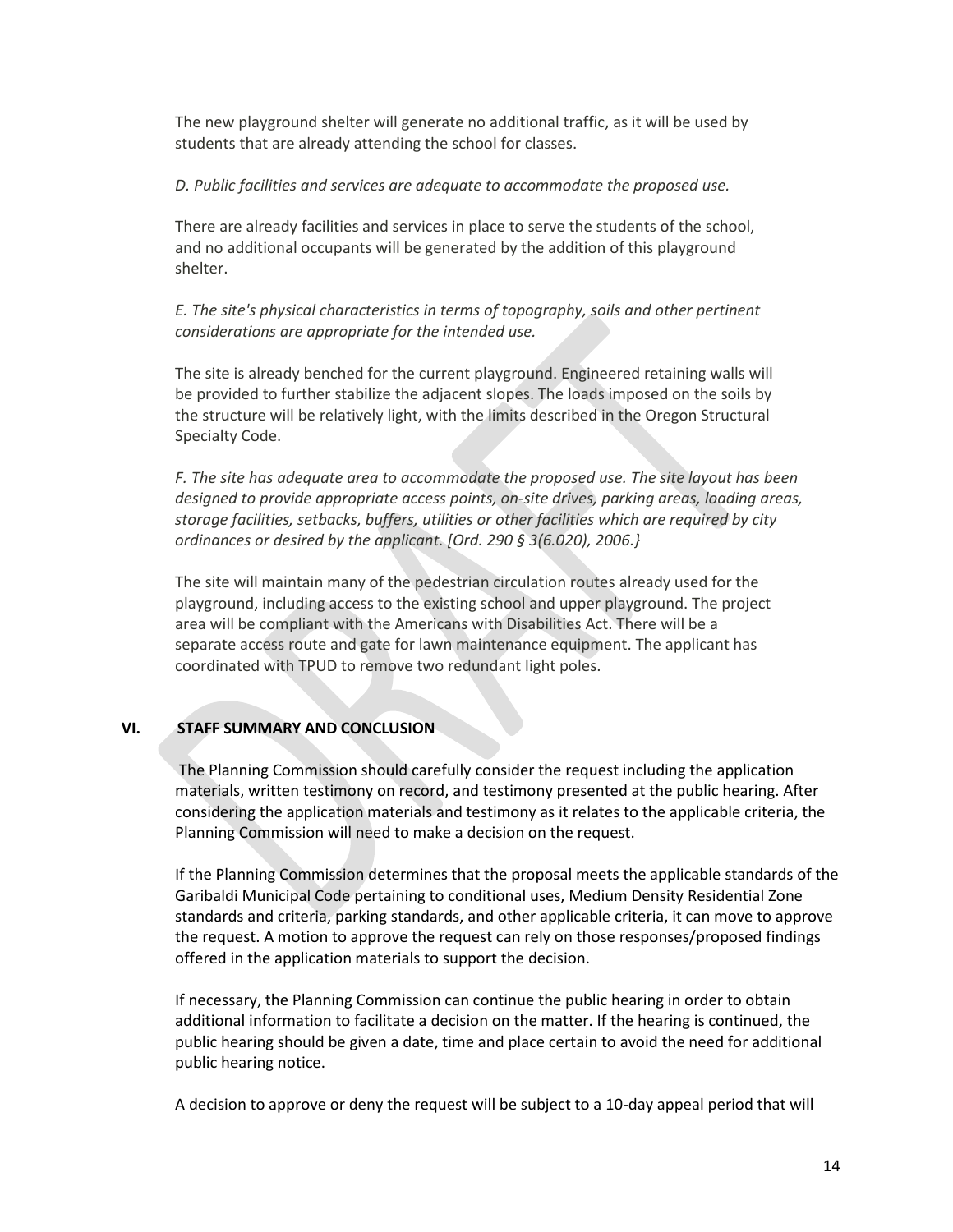begin after written findings and a Final Order to support the decision have been signed by the Acting Planning Commission Chair.

#### **VII. STAFF RECOMMENDATION**

Staff has reviewed the application materials and believes that the application demonstrates that the proposal is in conformance with the substantive criteria pertinent to the request should the proposed conditions of approval be executed. The Planning Commission can make a motion that application be approved, with reliance on the applicant's submitted materials, written narrative responses to the criteria, staff's findings and the proposed conditions of approval to support a determination that the applicable criteria have been met.

A motion to deny the request should set forth the general facts and rationale for the decision and direct staff to prepare the final order for the decision.

Staff recommends that a Planning Commission member MOVE to approve the application by Neah-Kan-Nie School District #56, for Case File #CU-2020-02, to authorize a conditional use permit to construct a playground shelter residential use, based on the information in the application, as presented within the staff report, subject to recommended conditions of approval in the Case File Staff Report, and direct staff to prepare a final order for this approval to be signed by the Acting Planning Commission Chair.

## **VIII. CONDITIONS OF APPROVAL**

In the event of an approval, staff recommends the following conditions be incorporated into the decision. Additional or amended conditions of approval may be necessary to ensure that the use will be consistent with the City's land-use ordinances, and to ensure compatibility with adjacent or nearby uses.

- 1. Approval is based upon the submitted plan. Any substantial change in the approved plan shall be submitted to the City of Garibaldi as a new application for a conditional use.
- 2. Neah-Kan-Nie School District # 56 shall combine lots 21AB 08300 and 21AB 08700 into one lot.
- 3. The proposed parking spaces to be constructed shall each be marked with Manual on Uniform Traffic Control Devices (MUTCD) specified "Compact Cars Only" signs.
- 4. Neah-Kan-Nie School District # 56 shall provide one per classroom short-term and one per classroom long-term bicycle parking spaces as per GMC Table 18.125.120. 18. Bicycle parking shall not impede or create a hazard to pedestrians. Areas set aside for bicycle parking shall be clearly marked and reserved for bicycle parking only. Any signs shall be in conformance with applicable standards of GMC Chapter 18.120.
- 5. The maximum building height shall be limited to 21'-9" above the existing playground asphalt elevation.
- 6. All work in the public right-of-way shall conform to GMC Chapter 13.30 Public Engineering Standards.
- 7. All retaining walls shall have railings on top as per Oregon State Building Code.
- 8. All outdoor lighting shall be full cut-off fixtures (dark sky friendly).